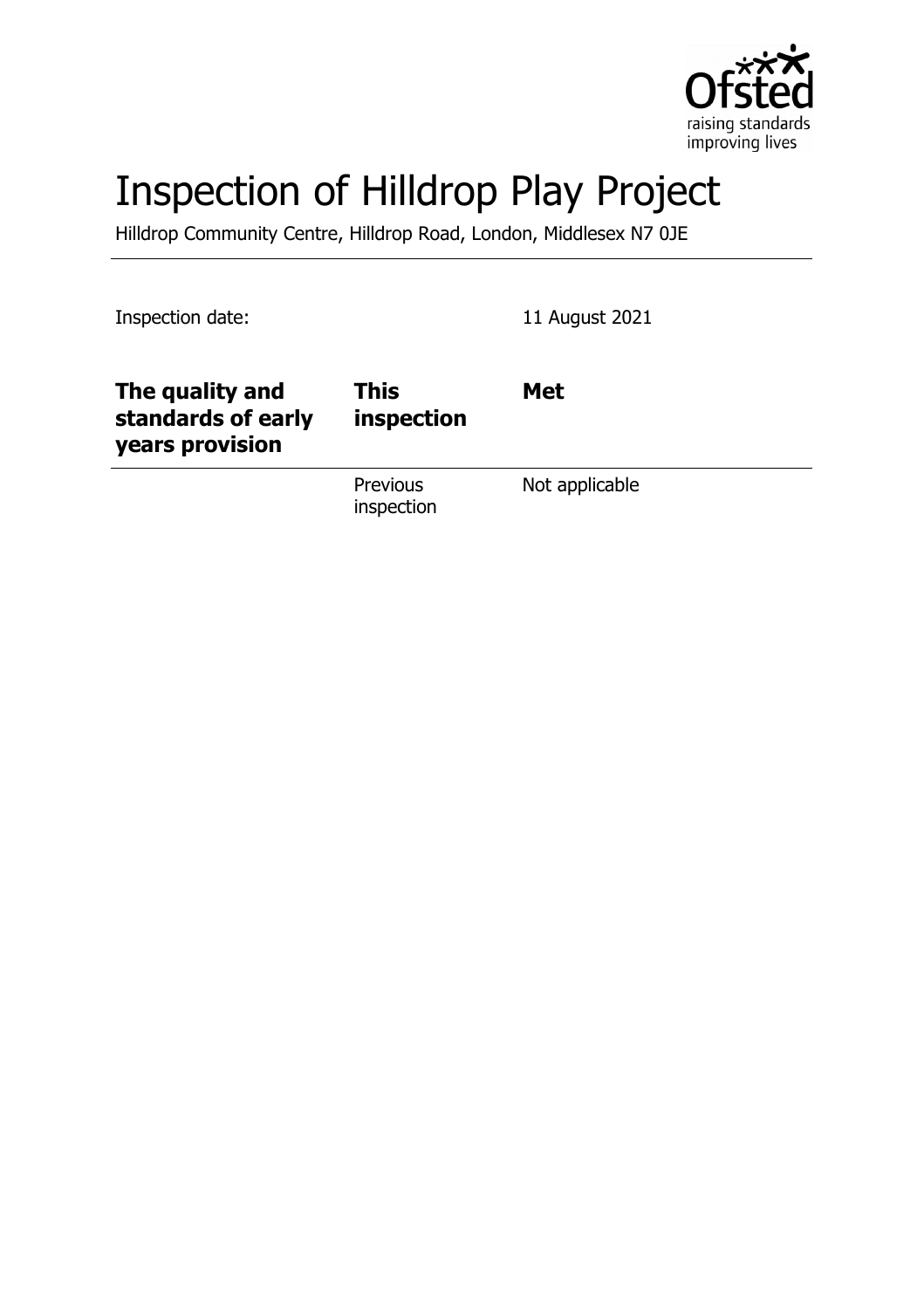

# **What is it like to attend this early years setting?**

#### **This provision meets requirements**

Children have fun as they happily play at this play project. They laugh with their friends and use their imagination as they create new games together. Staff are highly focused on children's needs and well-being. They know children well and show kindness and care to each other and children. Children feel valued and respected at the setting. Staff embrace the different backgrounds of children, and provide a range of activities that reflect the experiences of children attending the play project.

Children work well together. They form strong bonds with the staff and often seek them out to join in games with them. Older children are mindful of the needs of the youngest children. For example, they make sure younger children are accompanied in the line to go outside and help them to find play equipment.

The play project was closed for some time during the COVID-19 (coronavirus) pandemic. Despite this, children have settled quickly back into the project and are keen to join in with the imaginative activities on offer. For example, children are keen to follow the recipes at the kitchen table and follow them well to make their own bread.

## **What does the early years setting do well and what does it need to do better?**

- The senior leadership team and manager are ambitious for all children who attend the setting. They regularly reflect and review on the quality of the setting, taking into account the views of parents and children. A firm set of plans for the future of the play project is in place. For example, the manager would like the children to take more of an active role in the direction the play project takes.
- Staff are positive role models for the children and understand how to support their emotional well-being so that they grow in confidence. There are clear routines in place and high expectations for children's behaviour. Children understand the simple club rules and adhere to these each day. Children are exceptionally kind and considerate to one another. They show concern when their friends are upset and offer them comfort. They have excellent manners and remember to say please and thank you to one another and staff.
- Staff support children's communication and language well. They listen to children with interest and engage them in thoughtful conversations. Children are good communicators and can describe their ideas in detail. For example, children name the stations they will pass through as they pretend to be on an underground train.
- $\blacksquare$  Children show pride in their achievements. For example, they are keen to show staff the bread they have made when following the recipes on the kitchen activity table.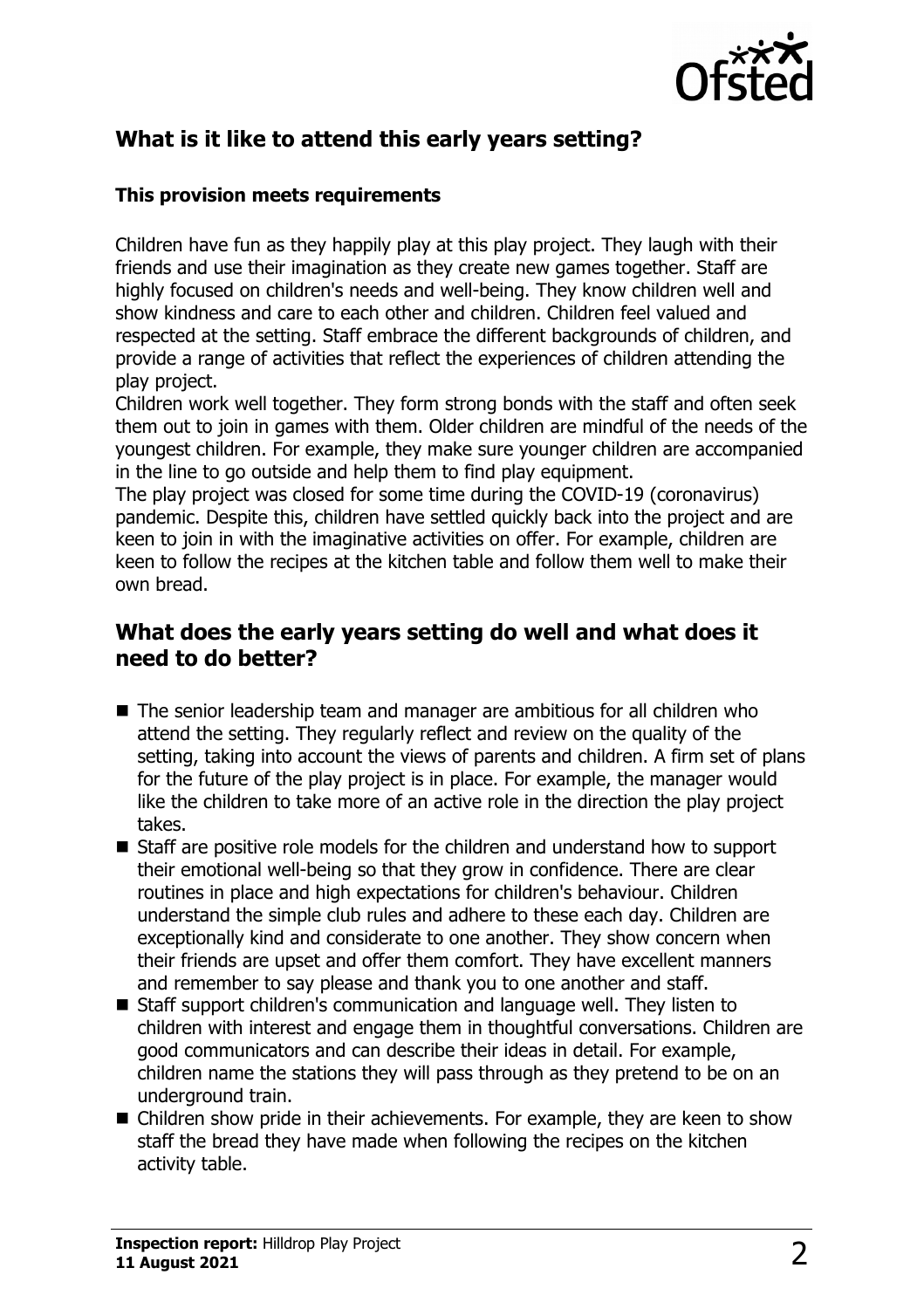

- $\blacksquare$  Children are keen to spend time in the large outside space. They ride wheeled vehicles, use hula hoops, jump and play football. These are helping to develop their large-muscle skills effectively.
- Parents speak highly about the play project. Recent COVID-19 control measures mean that parents do not currently enter the setting. Despite this, staff make sure that they continue to speak to parents and tell them about their child's time at the setting. Parents appreciate how keen their children are to attend and feel confident that the staff keep them safe. They value the sense of fun at the project and the wide range of activities children participate in.

# **Safeguarding**

The arrangements for safeguarding are effective.

Staff can confidently identify signs and symptoms of possible abuse and neglect. They understand the procedures in place and who to share any concerns with. Staff complete safeguarding training and regularly update their understanding of safeguarding matters. The manager holds regular meetings to ensure staff's safeguarding knowledge is always kept updated. Risk assessments are used to make sure all areas of the premises are safe. The senior leadership team follows safer recruitment procedures to ensure that all staff and directors are suitable to work with children.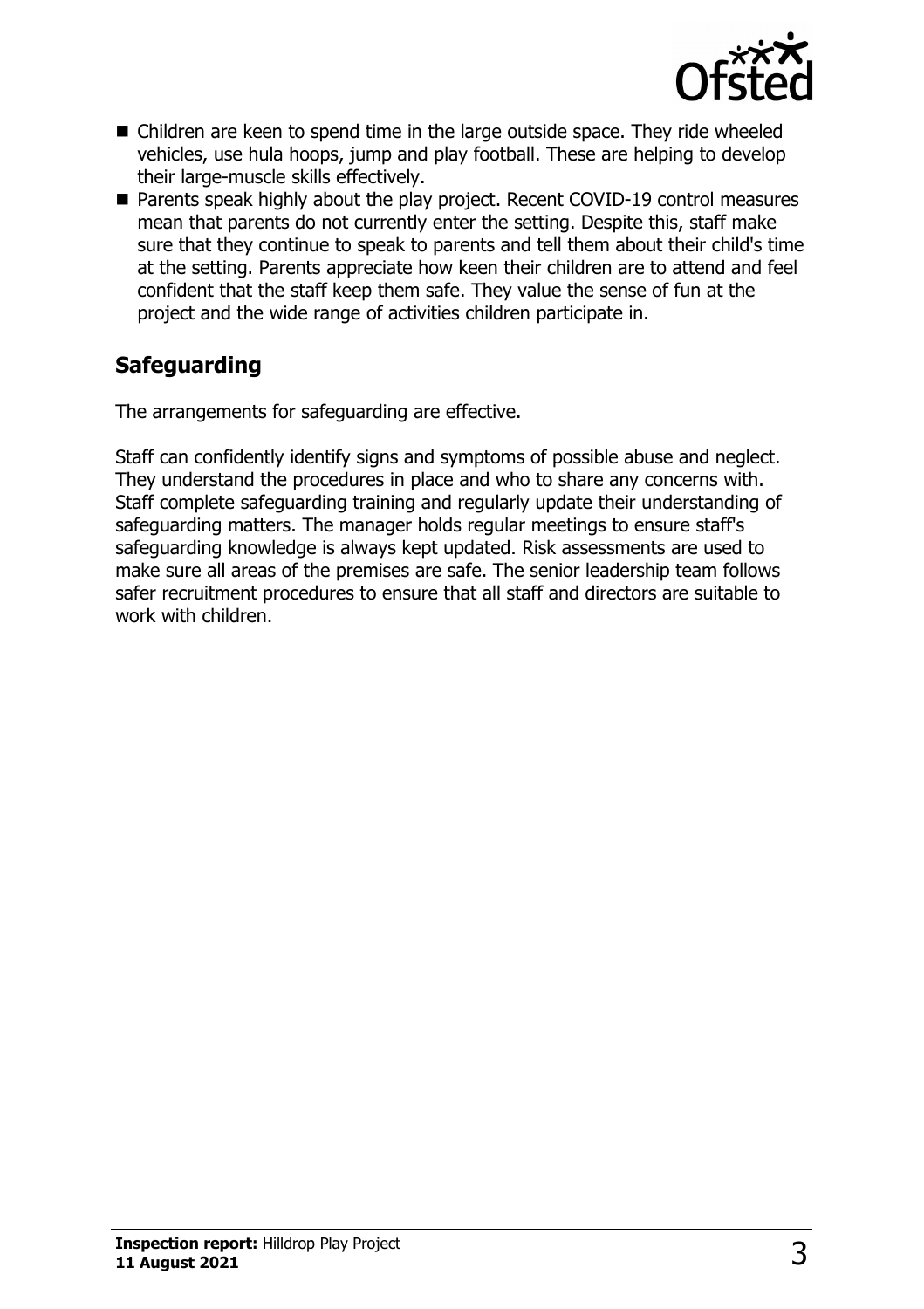

| <b>Setting details</b>                         |                                                                                      |
|------------------------------------------------|--------------------------------------------------------------------------------------|
| Unique reference number                        | 2503947                                                                              |
| <b>Local authority</b>                         | Islington                                                                            |
| <b>Inspection number</b>                       | 10191677                                                                             |
| <b>Type of provision</b>                       | Childcare on non-domestic premises                                                   |
| <b>Registers</b>                               | Early Years Register, Compulsory Childcare<br>Register, Voluntary Childcare Register |
| Day care type                                  | Out-of-school day care                                                               |
| Age range of children at time of<br>inspection | 4 to 11                                                                              |
| <b>Total number of places</b>                  | 26                                                                                   |
| Number of children on roll                     | 20                                                                                   |
| Name of registered person                      | <b>Hilldrop Area Community Association</b>                                           |
| Registered person unique<br>reference number   | 2503946                                                                              |
| <b>Telephone number</b>                        | 020 7700 1871                                                                        |
| Date of previous inspection                    | Not applicable                                                                       |

## **Information about this early years setting**

Hilldrop Play Project re-registered in 2019 due to a change in the organisation. It is located in the London Borough of Islington. The after school club opens from 3.30pm to 6pm Monday to Friday in term time. They also operate holiday playschemes during some of the school holidays. These operate from 8.15am until 5.30pm. The setting employs nine members of staff, of whom four hold appropriate qualifications at level 3 and level 2.

## **Information about this inspection**

### **Inspector**

Anna Hindhaugh-Feldman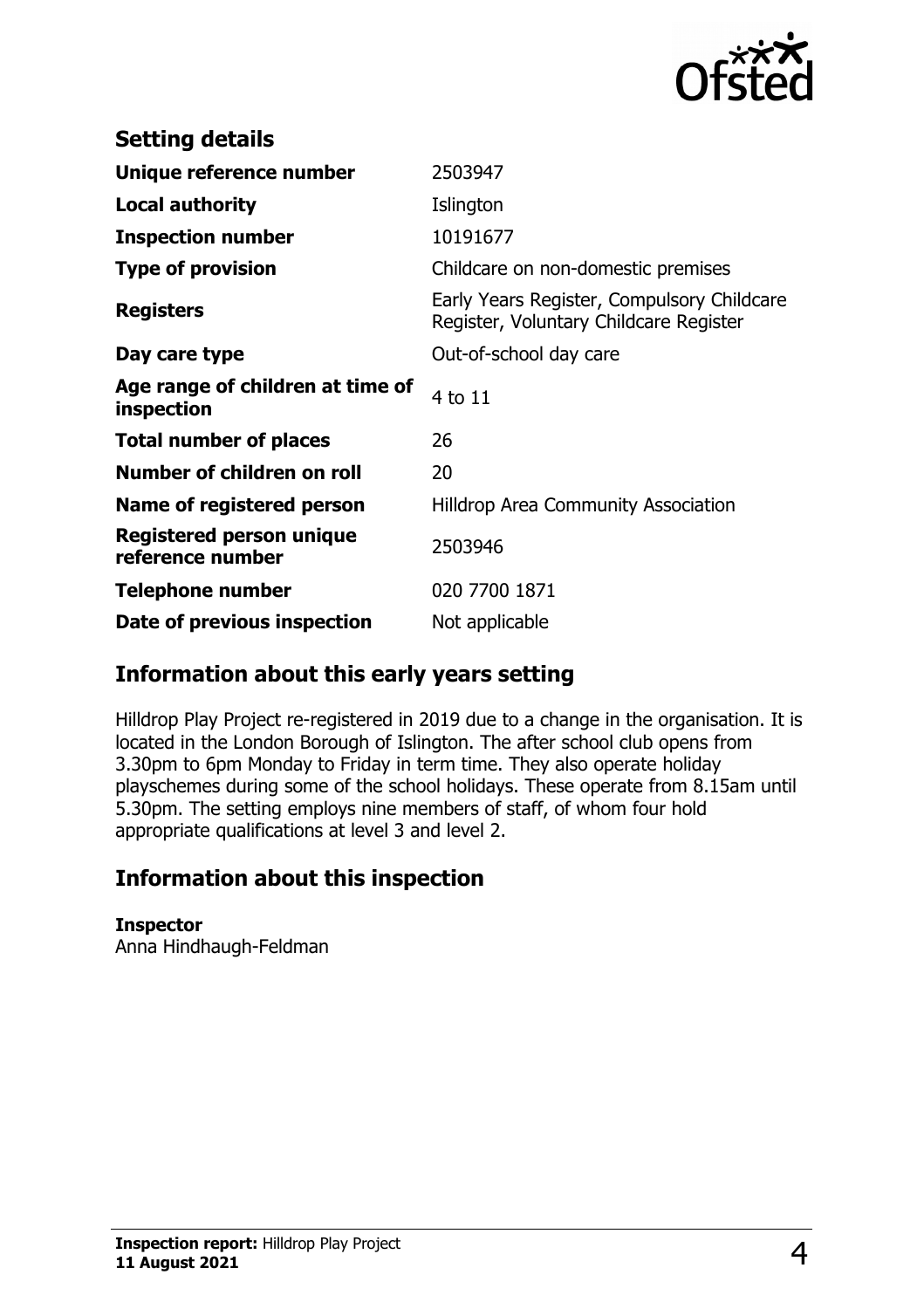

#### **Inspection activities**

- $\blacksquare$  This was the first routine inspection the setting received since the COVID-19 (coronavirus) pandemic began. The inspector discussed the impact of the pandemic with the provider and has taken that into account in the evaluation of the provider.
- $\blacksquare$  The inspector observed children playing inside and outside.
- $\blacksquare$  Appropriate documentation was scrutinised by the inspector, including documents pertaining to the suitability of staff.
- $\blacksquare$  The deputy manager showed the inspector around the club and explained how the play environment is organised.
- $\blacksquare$  The inspector had several discussions with the manager and the provider to explore leadership and management issues. The inspector spoke to staff at appropriate times during the inspection.
- $\blacksquare$  Parents told the inspector what they thought about the provision and staff, and their views were considered.

We carried out this inspection under sections 49 and 50 of the Childcare Act 2006 on the quality and standards of provision that is registered on the Early Years Register. The registered person must ensure that this provision complies with the statutory framework for children's learning, development and care, known as the early years foundation stage.

If you are not happy with the inspection or the report, you can complain to Ofsted.